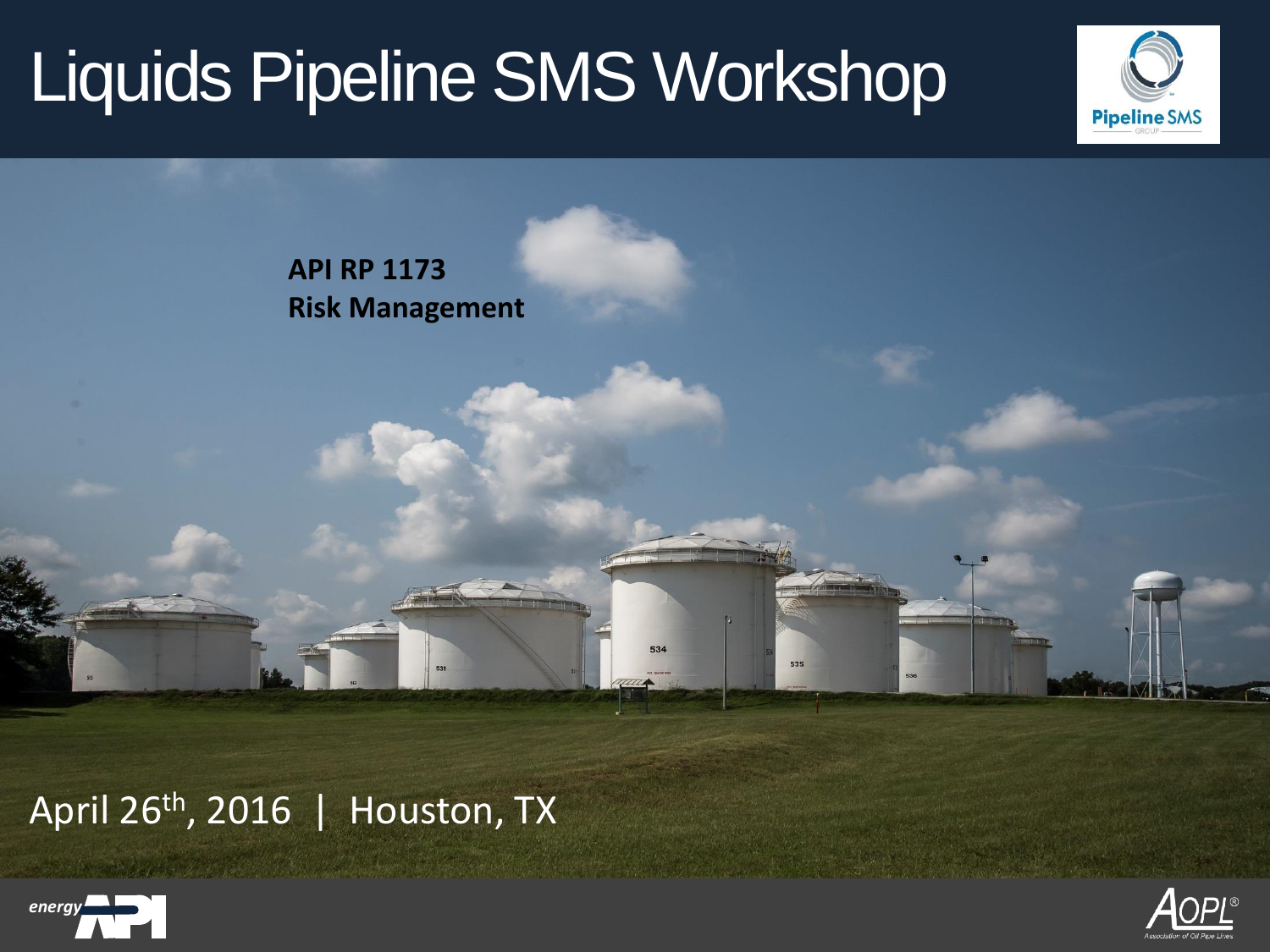

### **Risk Management - General**

The pipeline operator shall maintain (a) procedure(s) for the performance of risk management.

API RP 1173 provides definitions of:

- Risk
- Risk Analysis
- Risk Management
- Threat

The practice of risk management builds employee confidence in management's commitment to safety.



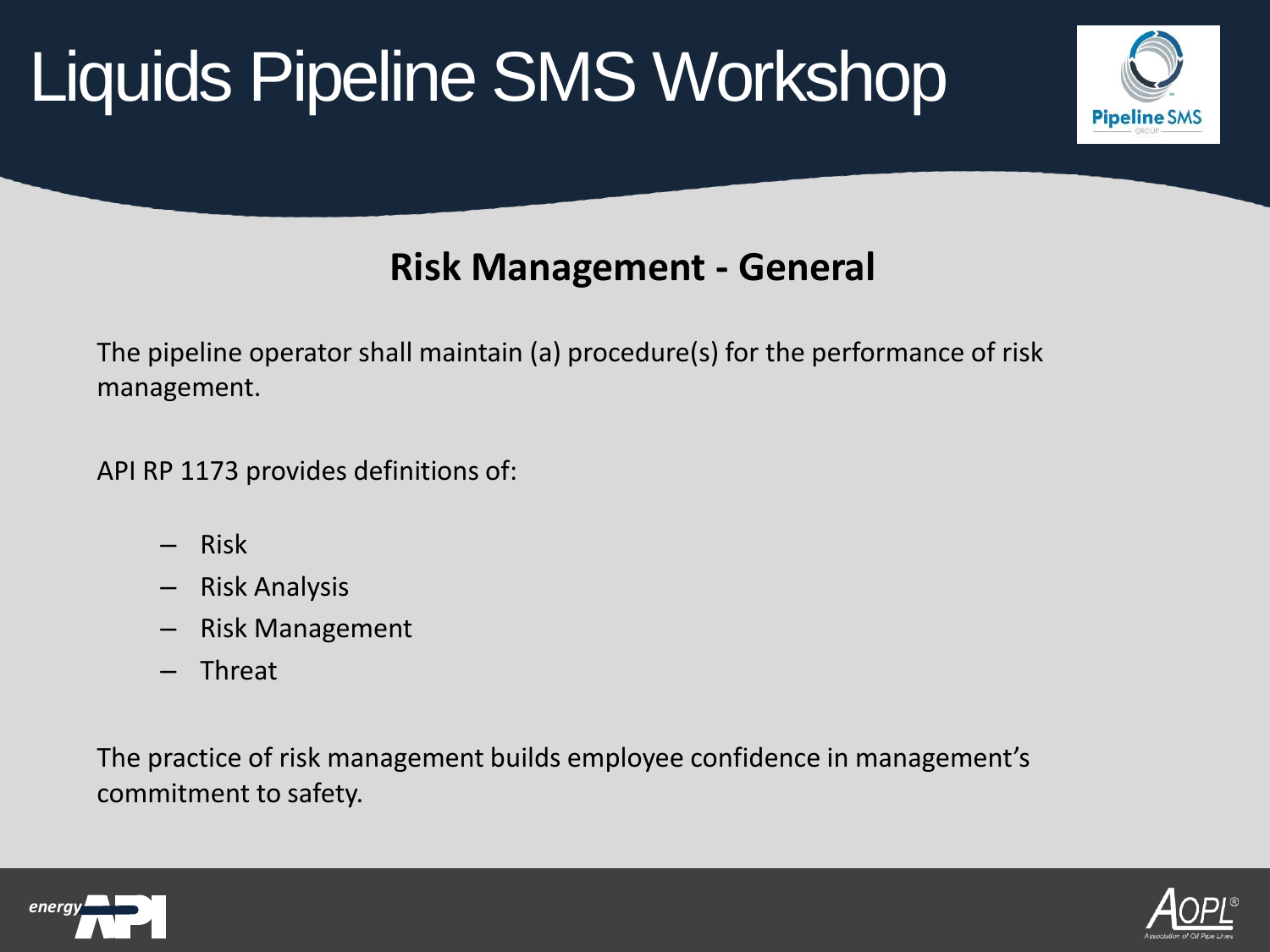

## **Risk Management - Data Gathering**

The pipeline operator shall maintain an inventory of the pipeline and environment in proximity to the pipeline that is required to define safe operating conditions as well as maintenance.

These data serve as the foundation of risk management and shall include available data over the pipeline life cycle and shall be updated based on work performed and as needed during the life of the pipeline.

The pipeline operator shall conduct a regular review to identify gaps and evaluate data quality as part of risk assessment.



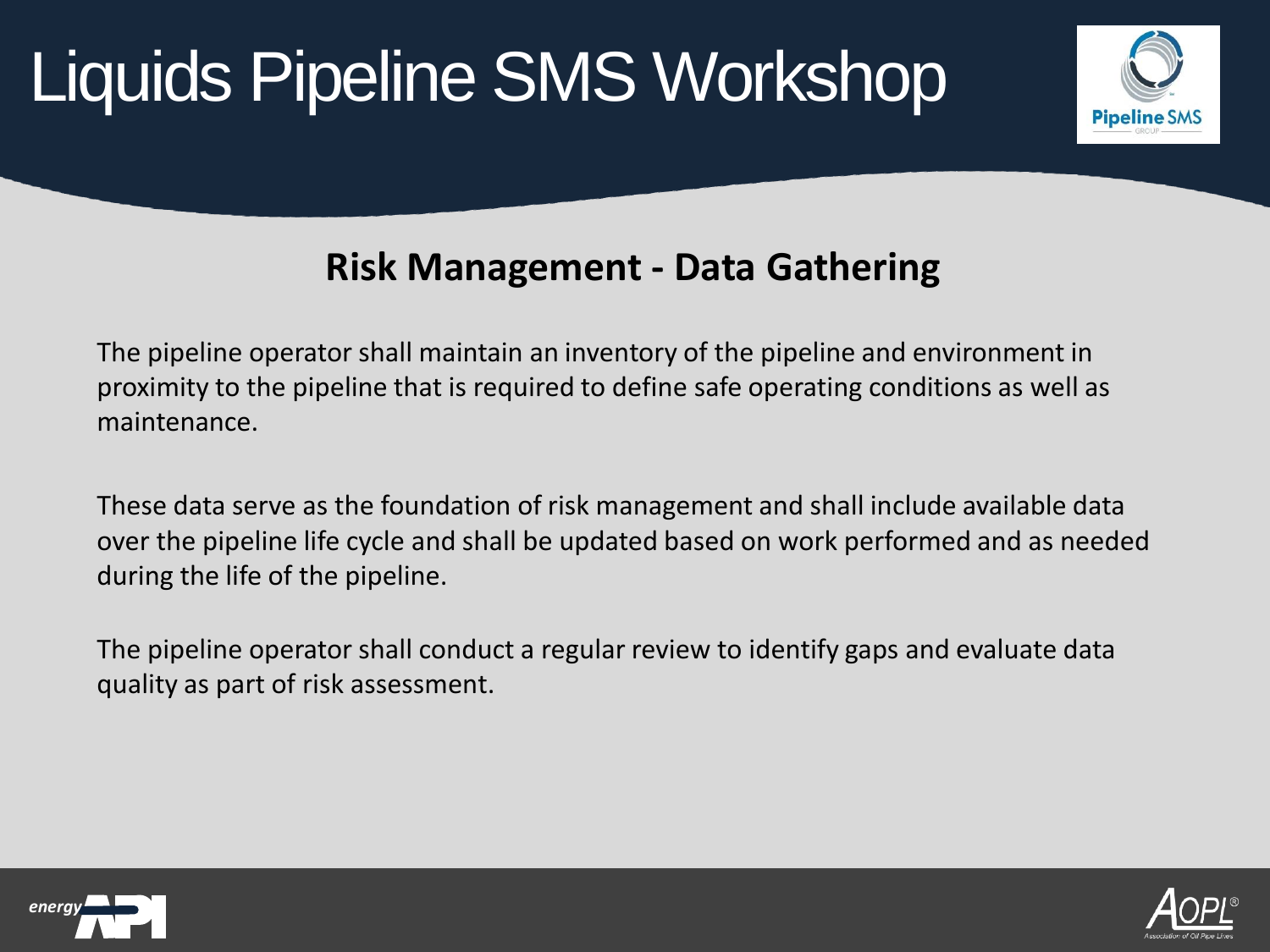

## **Risk Management - Identification & Assessment**

Identification

- Risks to pipeline safety shall be identified based on data and information, as well as knowledge and experience with similar facilities;
- The operator shall maintain a process to identify threats including changes in conditions;
- Be mindful of "what can go wrong?".

Assessment

- Consider likelihood and severity of threats;
- Performed and updated as information and conditions change;
- Supports the selection of prevention and mitigation measures.



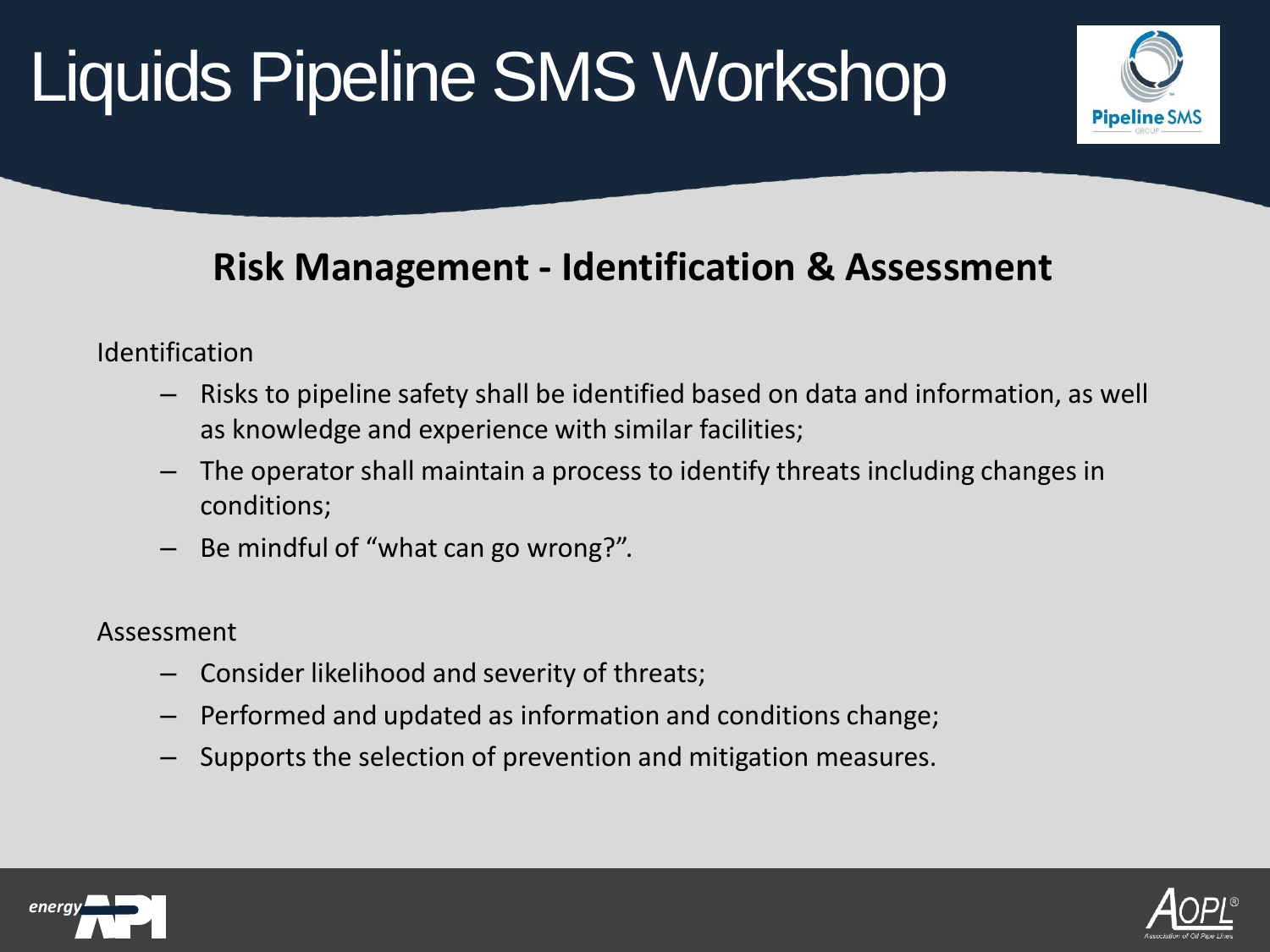

#### **Risk Management - Prevention & Mitigation**

Risk prevention and mitigation measures to reduce the likelihood and consequences of release shall be identified and evaluated to improve situational awareness.

Preference shall be given to prevention measures that eliminate or reduce the likelihood and/or consequence of incidents.

Operators shall implement the selected measures and evaluate their impact on risk.



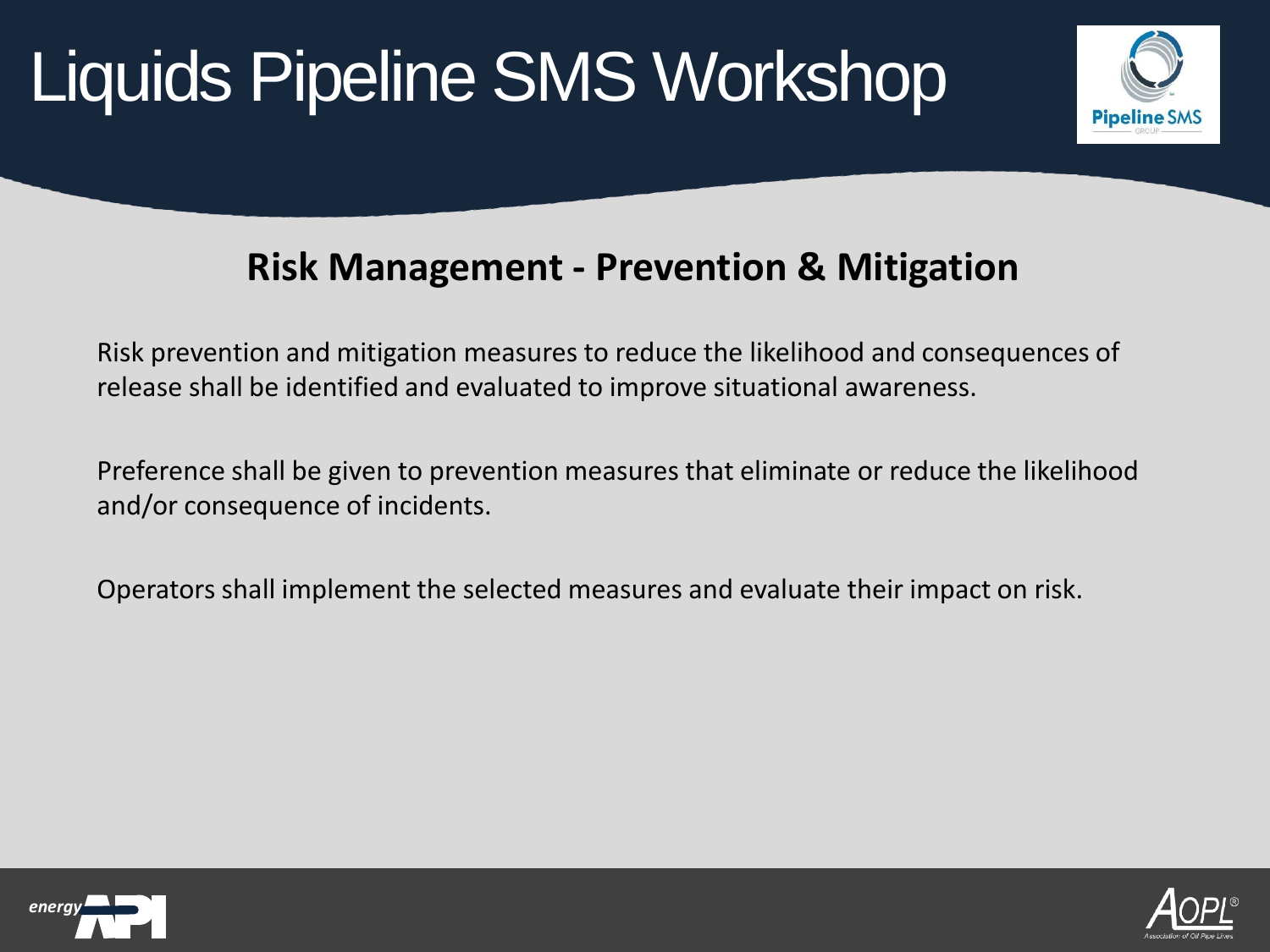

#### **Risk Management - Periodic Analysis & Management Review**

Risk assessments shall be reviewed at least annually and updated as warranted using data and information gained from operations and maintenance, inspection and testing, integrity related work, and incident investigations.

Risk management results, including selected risk mitigation methods and their intended effectiveness shall be reviewed, at least annually, with top management.



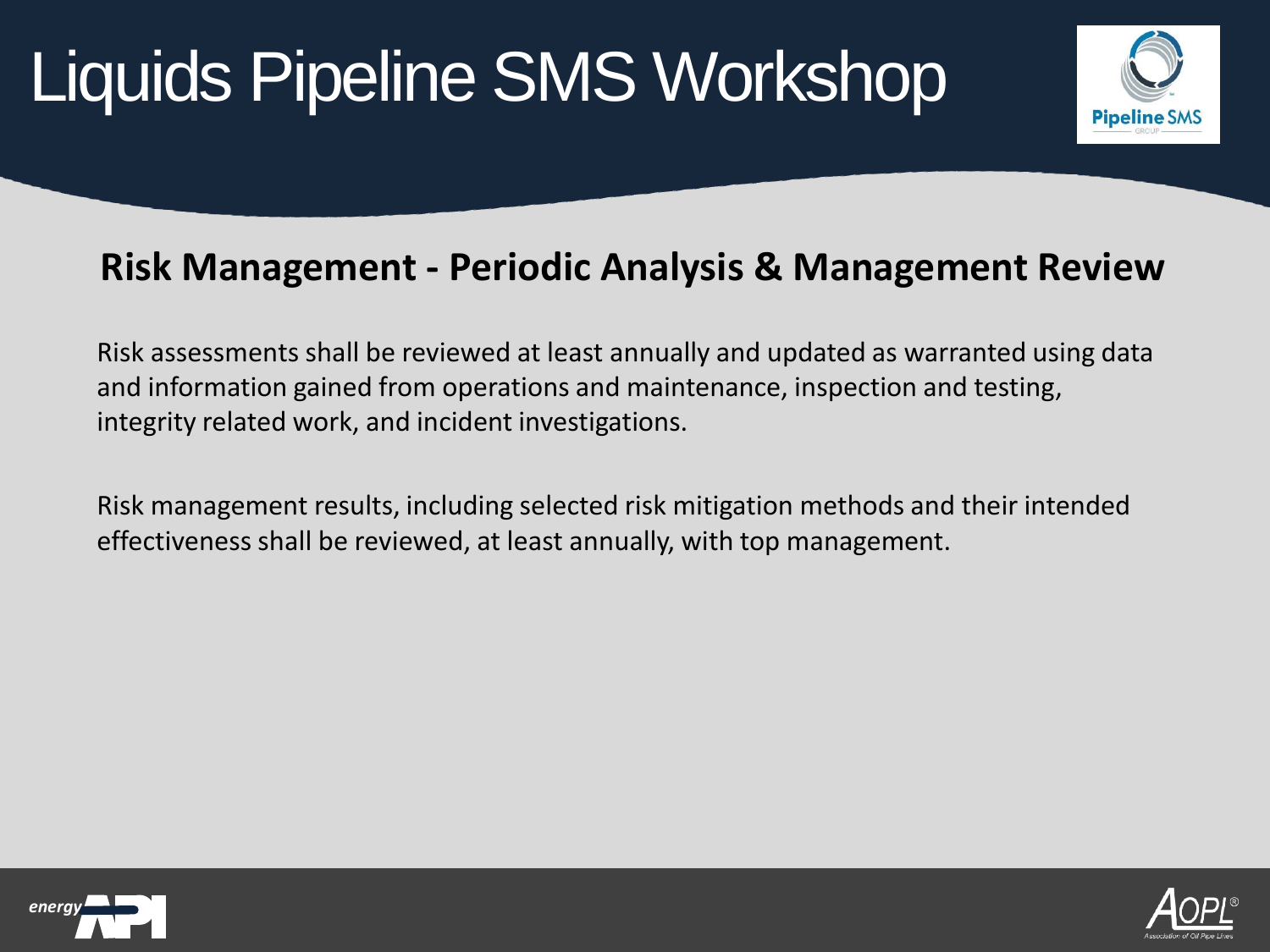

## **Risk Management - Let's Discuss**

- How do you develop & maintain the description of the assets comprising the pipeline, which includes attribute data, construction history, operational data and previous inspection results? What are the sources of data you use to acquire this information?
- How do you identify all potential threats including time dependent threats (such as corrosion), static threats (such as construction defects), time independent threats (such as third party damage) and human error?
- How do you consider the interactive nature of threats (i.e. more than one threat occurring on a section of pipeline at the same time).